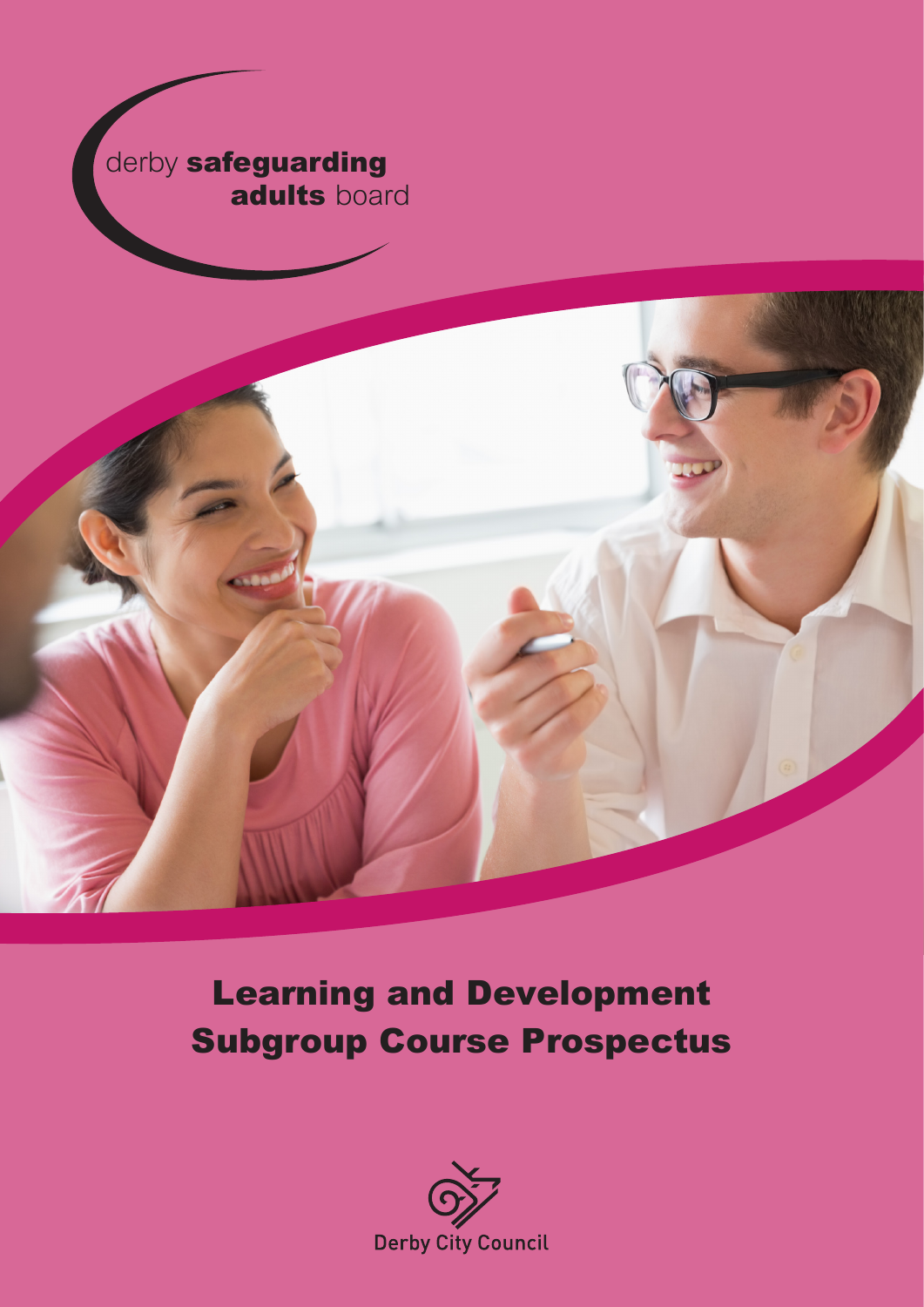# **Contents Page Numbers**

| <b>Introduction</b>                        | 3       |
|--------------------------------------------|---------|
| <b>Safeguarding Competencies</b>           | 4       |
| <b>Staff Group A/B/C/D</b>                 | $6 - 9$ |
| Safeguarding Alert Module 1                |         |
| <b>Mental Capacity Act Module 1</b>        |         |
| Deprivation of Liberty Safeguards Module 1 |         |
| Workshop to Raise Awareness of Prevent     |         |
| <b>Coroner Court Room Skills</b>           |         |
| Domestic Abuse                             |         |
| <b>Staff Group B/C/D</b>                   | 10 - 14 |

# **Staff Group B/C/D**

Safeguarding Enquiry Module 2 Mental Capacity Act Module 2 Deprivation of Liberty Safeguards Module 2 Forced Marriages of People with Learning Disabilities Human Rights Understanding Dignity, Equality & Respect Modern Slavery

## **If you need to report a Safeguarding concern about an Adult with care and support needs contact the Safeguarding Adults Team on: 01332 642855**

## **If you have a Children's Safeguarding concern, you should contact Children's Social Care on 01332 641172**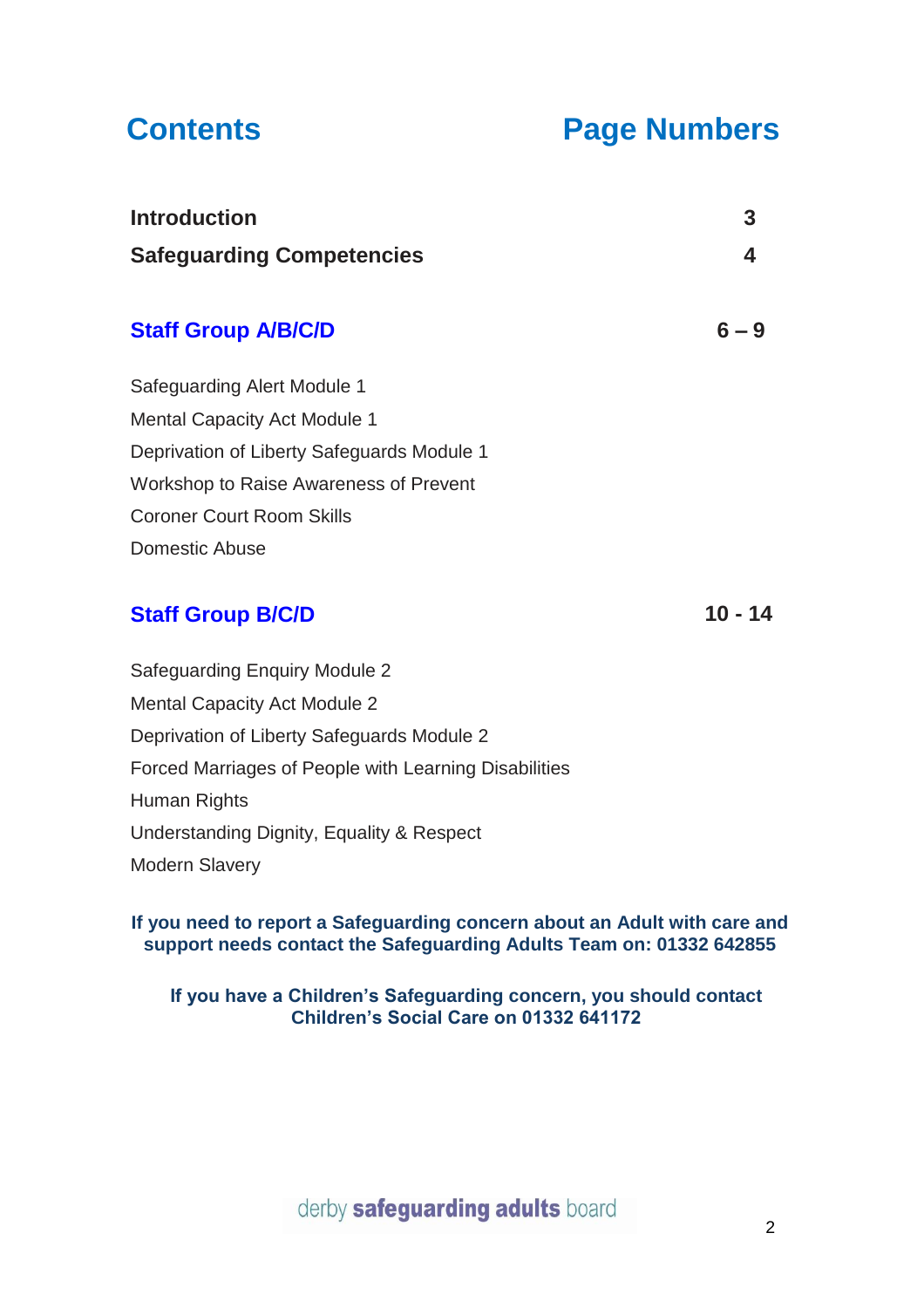# <span id="page-2-0"></span>**Introduction**

# *Dear colleague,*

Welcome to the 2019/20 Derby Safeguarding Adults Board Learning and Development Prospectus.

The Care Act 2014 introduces a statutory framework for adults safeguarding, which now puts safeguarding on a statutory footing. All staff who work with adults with care and support needs will have to demonstrate that they have the skills and knowledge to respond effectively when they become aware that an adult who has care and support needs is experiencing or is at risk.

Safeguarding is everyone's business and covers a wide range of activities and actions and by studying together we can make a positive impact on the lives of adults with care and support needs in Derby. Safeguarding issues occupy an increasing amount of our time as managers, professional staff and those working in the voluntary sector. The increase in the level of Safeguarding activity is partly due to better public and professional awareness achieved through study. I hope you will find the range of study offered through this prospectus to be beneficial and helpful as you develop or maintain the knowledge, understanding, skills, attitudes and competencies required to safeguard adults. The end result will be well informed staff with greater confidence and competence to report and respond to Safeguarding concerns.

The Care Act brings about a fundamental change in our approach to Safeguarding with the emphasis now being on ensuring that adults are fully involved in all aspects of practice with the focus on stopping abuse and neglect, helping adults to keep themselves safe and enabling adults to achieve their agreed outcomes in order to maximise their well- being.

*Allan Breeton*

**Independent Chair of the Derby Safeguarding Adults Board**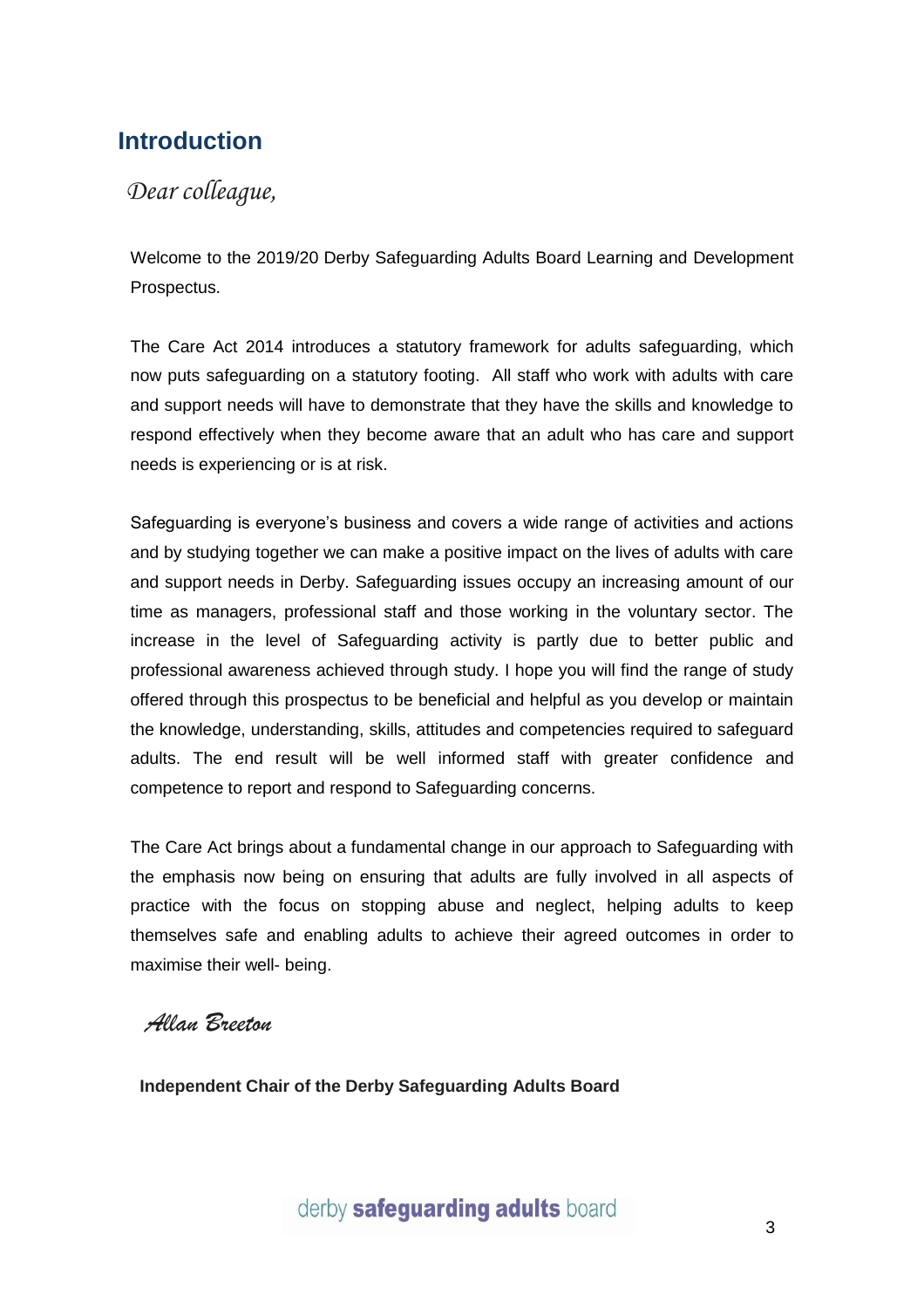# <span id="page-3-0"></span>**Safeguarding Competencies**

Derby Safeguarding Adults Board has implemented a framework through which staff can evidence that they are competent in Safeguarding Adults, following work that was initially completed by Bournemouth University. In implementing the Competency Framework we have looked to highlight how all the training courses link in with the Framework.

The Framework is based on the idea that certain staff groups need different levels of competency in Safeguarding Adults. Over time each agency will be identifying which staff fit into which group. In the meantime we have highlighted the responsibilities of different staff groups which should enable you to see which training would be of most benefit to your role. With the move to a Competency Framework, training courses are very much the beginning of becoming competent. The key focus is how you take the learning, implement this in practice and then evidence how this has enabled you to become competent in safeguarding an adult with care and support needs who may be experiencing or at risk of abuse.

### **Competence is the combination of skills, knowledge and experience held by an individual.**

| <b>Staff Group A</b><br>Members of this group have a responsibility to contribute to<br>safeguarding adults, but do not have specific organisational<br>responsibility or statutory authority to intervene. | <b>Staff Group B</b><br>This group have considerable professional and organisational<br>responsibility for safeguarding adults.<br>They have to be able to act on concerns and contribute<br>appropriately to local and national policies, legislation and<br>procedures. |
|-------------------------------------------------------------------------------------------------------------------------------------------------------------------------------------------------------------|---------------------------------------------------------------------------------------------------------------------------------------------------------------------------------------------------------------------------------------------------------------------------|
| Including, but not limited to:<br>Day service staff, domestic ancillary staff, Police<br>officers, personal assistants.<br>All support staff in health and social care settings.<br>$\bullet$               | Including, but not limited to:<br>Social workers, nurses<br>Frontline managers, care managers<br><b>Heads of Nursing</b><br><b>Health and Social Care Provider Services</b>                                                                                               |
| <b>Examples of courses</b><br><b>Safeguarding Alert</b><br><b>Mental Capacity Act Module 1</b>                                                                                                              | <b>Examples of courses</b><br><b>Safeguarding Enquire Module 2</b><br><b>Mental Capacity Act Module 2</b>                                                                                                                                                                 |
| <b>Staff Group C</b><br>This group is responsible for ensuring the management and<br>deliveries of safeguarding adult services are effective and<br>efficient.                                              | <b>Staff Group D</b><br>This group is responsible in ensuring their organisation<br>is, at all levels, fully committed to safeguarding adults and have in<br>place the appropriate systems and resources to support this work in<br>an intra and inter agency context.    |
| Including, but not limited to:<br>Operational managers<br>$\bullet$<br>Heads of Assessment and care managers<br>$\bullet$<br>Service Managers<br>Probation, prison service                                  | Including, but not limited to:<br><b>Heads of Support Services</b><br><b>Project Managers</b><br><b>Heads of Services</b>                                                                                                                                                 |
| <b>Examples of courses</b><br>Deprivation of Liberty Safeguards Module<br>2                                                                                                                                 | <b>Examples of courses</b><br>Deprivation of Liberty Safeguards Module 2                                                                                                                                                                                                  |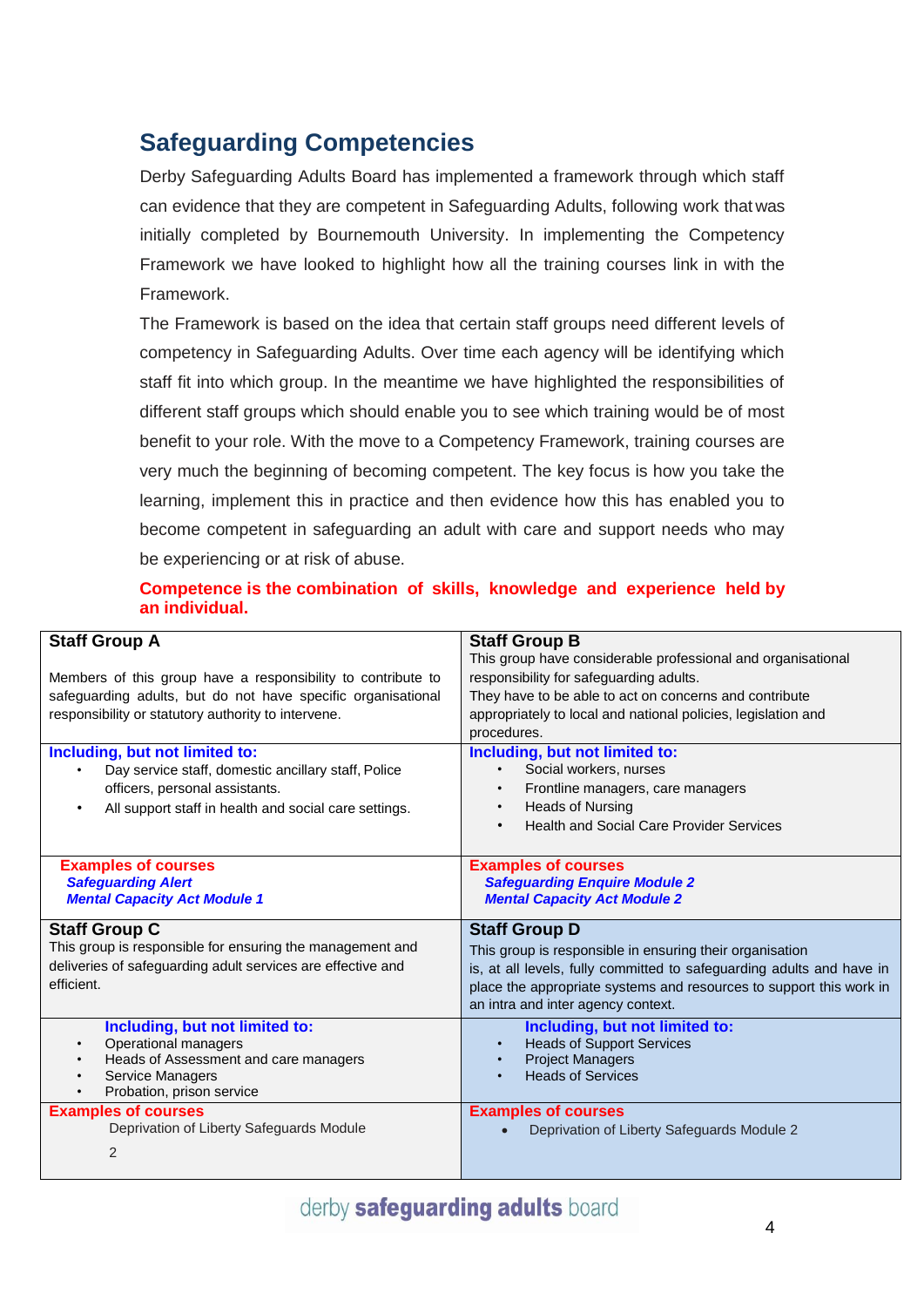All staff will need to follow their internal agency guidelines when requesting to attend the scheduled study courses. All training is provided free of charge and to book a place on any of the courses in this prospectus please access our newly developed Course Booking System, [EventBrite.](https://www.eventbrite.co.uk/o/derby-safeguarding-adults-board-dsab-18931214319)

**The online course booking system provides details of all training courses offered by the Derby Safeguarding Adults Board. Use the links below to view and book on to future training courses offered by Derby Safeguarding Board.**

### [Safeguarding Adults Training Booking](https://www.eventbrite.co.uk/o/derby-safeguarding-adults-board-dsab-18931214319)

A majority of our courses are delivered at Kedleston Road Training Centre, Kedleston Road, Derby. Course times run as followed:

- Morning 9:30 am to 12:30 pm
- Afternoon 1:30 pm to 4:30 pm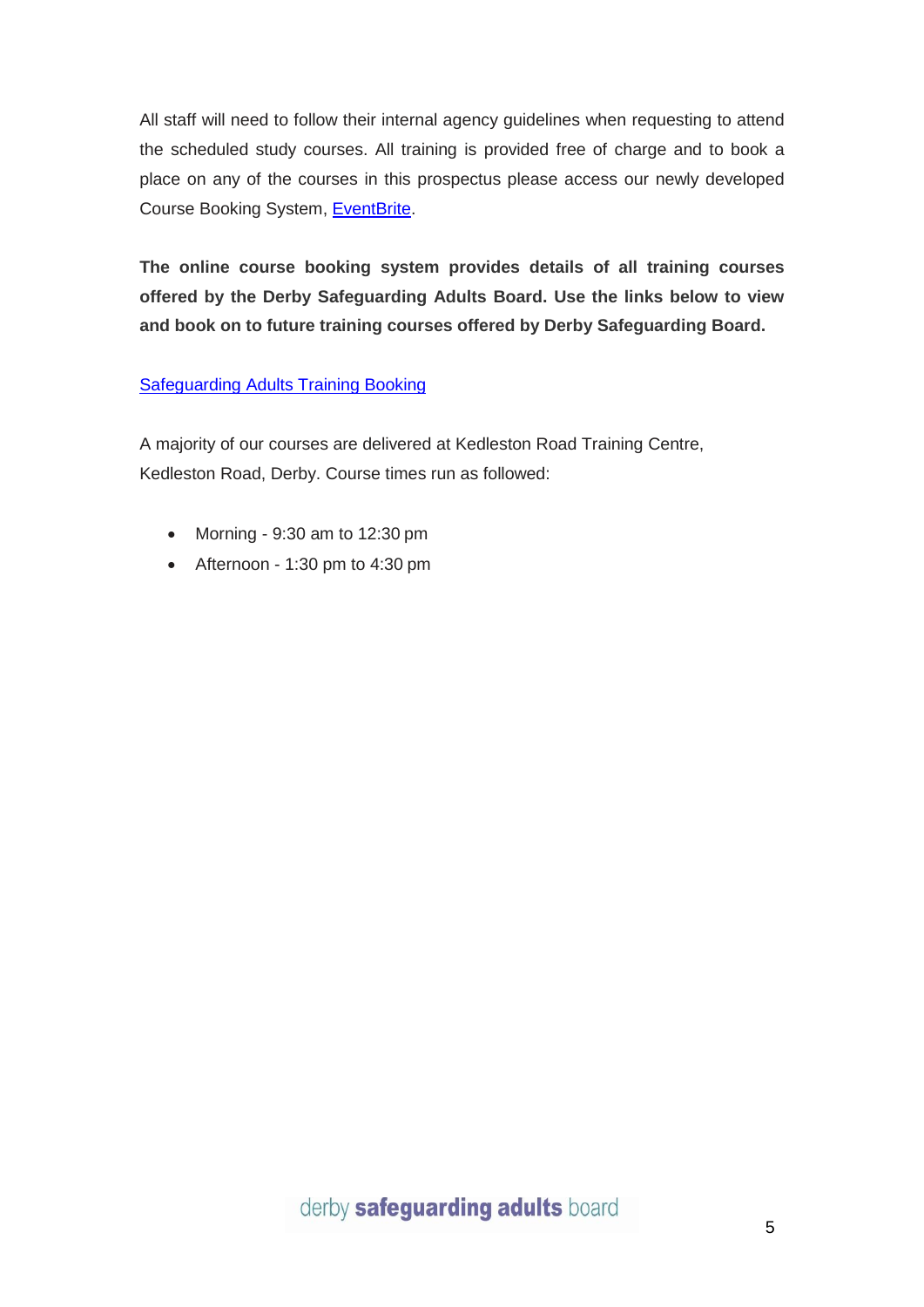# **Staff Groups A, B, C and D Classroom based Training**

#### **Safeguarding Course**

The Safeguarding Adults course is now two separate half day courses.

Courses are linked to the Care Act 2014 and the Competency Framework for Safeguarding. Staff Group A would benefit from attending Safeguarding Module One, which is an introduction to safeguarding and the term "Safeguarding Duty." The Safeguarding Module Two would be of particular benefit for Staff Group B. Members of this group have a responsibility to contribute to safeguarding adults.

#### **Safeguarding Alert Module one Half Day**

Is mandatory training and an introduction to the concept of "Safeguarding Duties" and making a Safeguarding concern as professionals who work directly with adults in need of care and support. There is a requirement that professionals have knowledge and understanding of the local safeguarding policy, procedures and legislation that supports Safeguarding Adults

This study is beneficial for anyone who has contact with adults at risk and is supported by case study, discussion and a presentation.

#### **Staff Group A courses are now linked to the following competencies:**

- Understand what safeguarding is and their role in safeguarding adults
- Recognise an adult potentially in need of safeguarding and take action
- Understand the procedure for making a 'Safeguarding Alert'
- Understand dignity and respect when working with individuals
- Have knowledge of policy, procedures and legislation that supports safeguarding adults activity

#### **Mental Capacity Act**

The Mental Capacity Act (MCA) was implemented in 2007 as a piece of legislation to empower and protect adults who require support with making decisions. The Act provides a legal and procedural framework for determining if the relevant person has the capacity to make a specific decision at a particular time. Lasting Powers of Attorney and Advanced Decisions to Refuse Treatment were also introduced.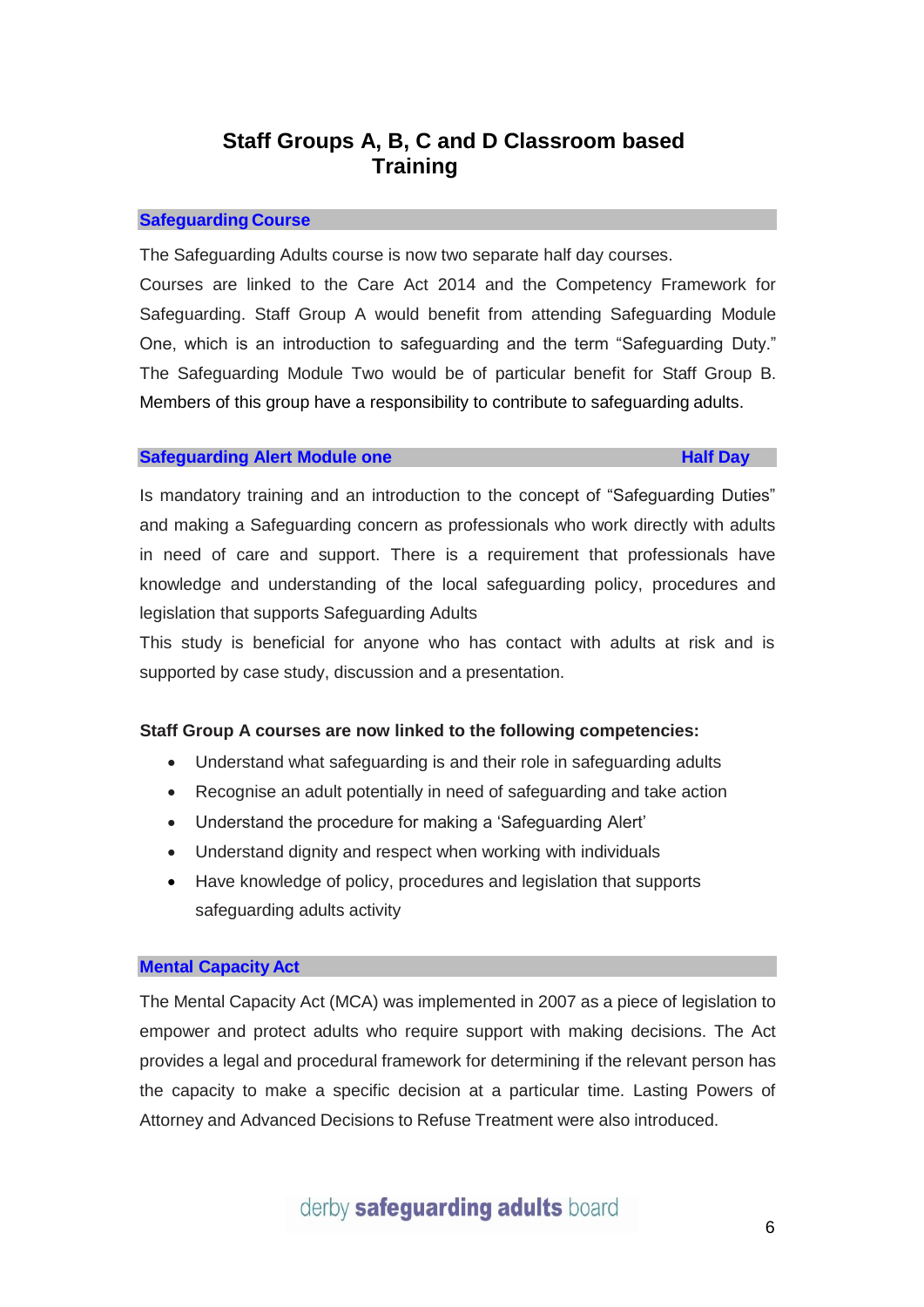#### **Mental Capacity Act - Module One Half Day Half** Day

This course is designed as an introduction to the Mental Capacity Act to raise awareness of the various legislative requirements affecting care planning, in particular best interests decision making. The module also introduces delegates to the Court of Protection, Lasting Powers of Attorney and Court Appointed Deputyship and is of benefit to staff from.

#### **Mental Capacity Act Module One is linked to the following competencies:**

 Awareness and application of legislation ,local and national policy procedural frameworks

#### **Deprivation of LibertySafeguards**

The Deprivation of Liberty Safeguards (DOLS) was introduced in April 2009. The European Court of Human Rights ruled in HL v UK that English and Welsh law did not provide adequate safeguards or due legal process to protect people who lack capacity and who may be deprived of their liberty in hospitals or care homes. The safeguards provide a legal and procedural framework for determining if someone is or will be deprived of their liberty when accommodated to receive care or treatment.

#### **Deprivation of Liberty - Module One Half Day**

Module one is for all professionals from Health and Social Care agencies. Module one is designed to introduce the concept of Deprivation of Liberty Safeguards and raises awareness of important developments after Cheshire West. The legislation enables professionals to identify and take action in response to potential deprivations of liberty. This module is of benefit to staff from all groups of the Competency Framework.

For more detail information on Cheshire West please use the link below [Cheshire West](https://www.gov.uk/government/uploads/system/uploads/attachment_data/file/300106/DH_Note_re_Supreme_Court_DoLS_Judgment.pdf)

#### **Deprivation of Liberty, Module One is linked to the following competencies:**

- Understand dignity and respect when working with individuals
- Have knowledge of policy, procedures and legislation that supports safeguarding adults activity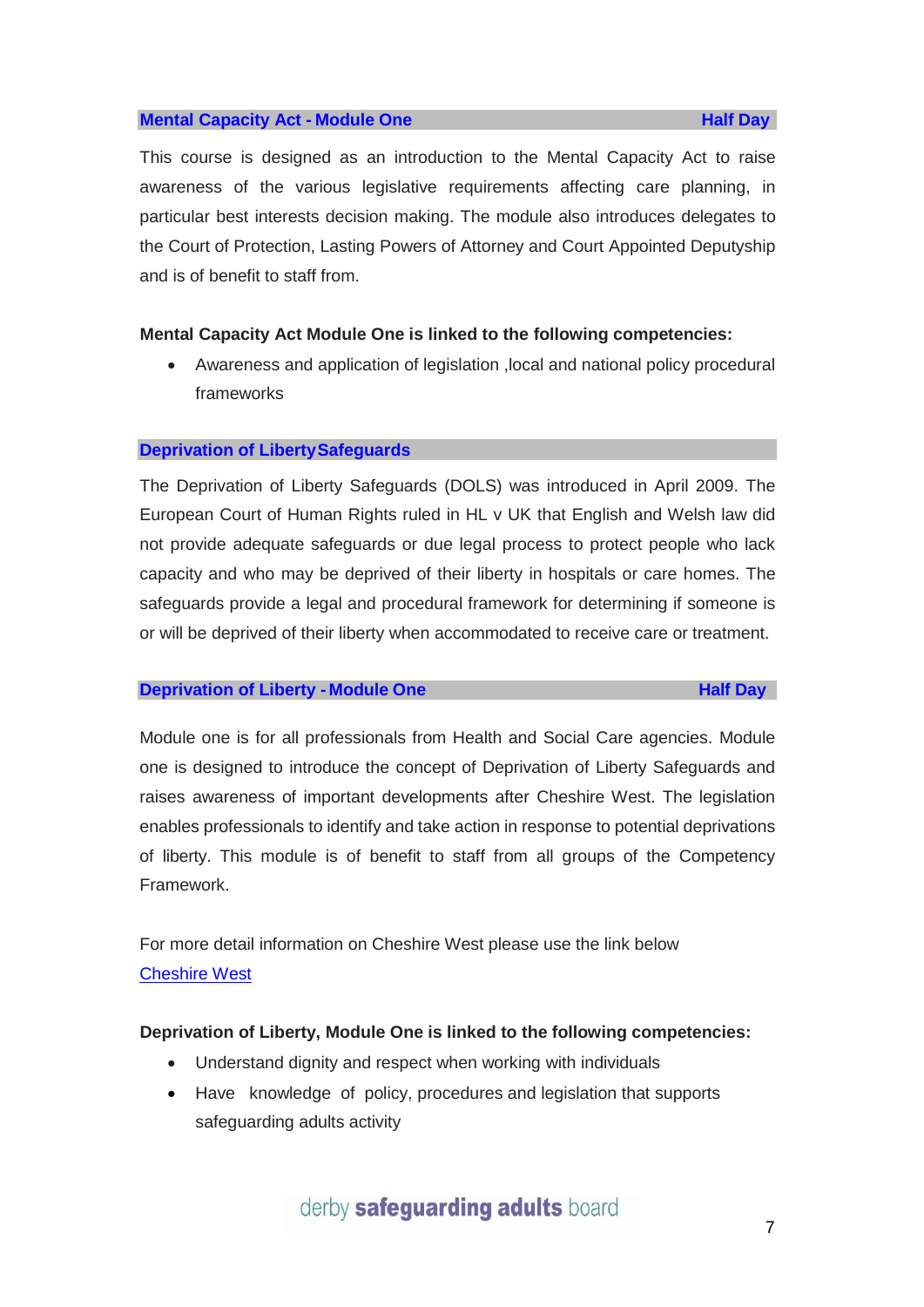# derby safeguarding adults board

### **Workshop to Raise Awareness Prevent Training <b>1.5hours**

This course is organised and run by colleagues from the City and Neighborhood Partnership.

Prevent focuses on working with individuals and communities who may be vulnerable to the threat of violent extremism and terrorism. The overall principle of Prevent is to safeguard vulnerable individuals. This half day course will raise awareness of this increasingly important area of work.

#### **Coroner Court Room Skills All Construction Construction Construction Construction Construction Construction Construction Construction Construction Construction Construction Construction Construction Construction Constru**

.

This course is designed to develop staff awareness of coroner court room procedures, court presentation skills and giving evidence under cross-examination, which are all important elements in the judicial decision making process.

# **This course is appropriate for staff groups A, B, C and D and is linked to the following competencies:**

- Have knowledge of policy, procedures and legislation that supports Safeguarding Adults activity.
- Awareness and application of a range of local and national policy and procedures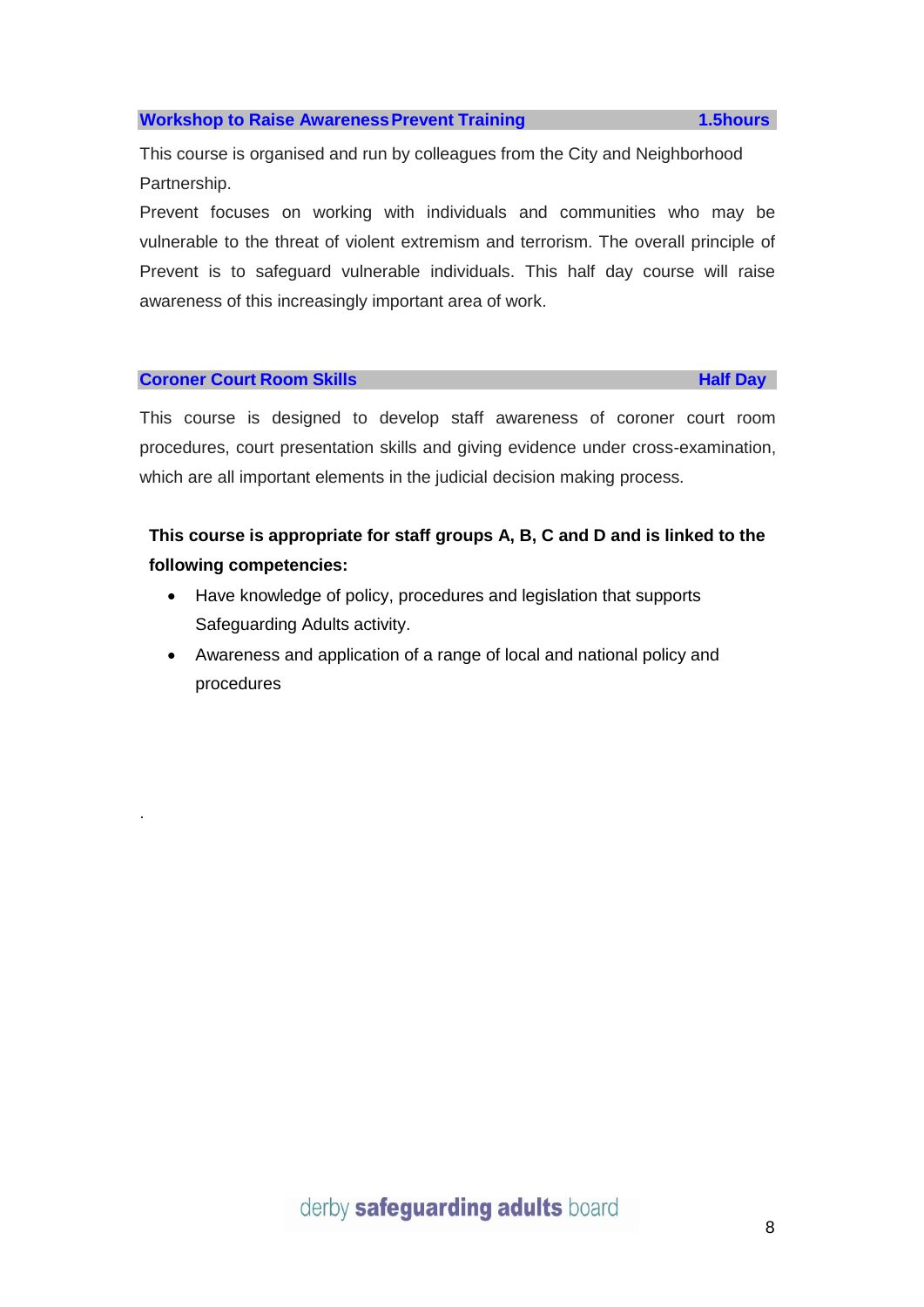#### **Safeguarding Enquiry - Module Two Half Day**

Module Two will enable delegates to gain a greater understanding of safeguarding issues including the importance of the Safeguarding enquiries which are made or instigated by the Local Authority after receiving a safeguarding referral. Other elements covered are Derbyshire and Derby City Safeguarding Adults Policy and Procedures and the Practice Guidance and its purpose. This course considers the role of the referrer and has been designed to develop skills in identifying and recognising abuse, critical thinking and analysis of information, defensible decision making and the application of the correct procedure for alerting Adult Social Care in relation to instances of abuse or neglect.

#### **Safeguarding Module Two is linked to the following competencies:**

**Ensure**

- Demonstrate skills and knowledge to contribute effectively to the safeguarding process
- Awareness and application of legislation, local and national policy and procedural framework
- Ensure service users are informed and supported in their decision
- Ensure information is shared appropriately and all relevant partners are involved

#### **Mental Capacity Act - Module Two Half Day**

This module is designed as an in-depth study into the Mental Capacity Act, looking at specific areas of legislation and application in safeguarding. The course is supported by case studies and group discussion. The course also introduces the legislative criteria for determining if the relevant person has the capacity to make the specific decision. Derby City Health and Social Care partners complete the Capacity Assessment document to evidence the capacity assessment. When used correctly the document is the authority for the assessor to defend their assessments if challenged in the Court of Protection. This module is designed for Health and Social Care Professionals to identify good practice in assessing capacity and develop skills for the correct completion of Capacity a assessment document.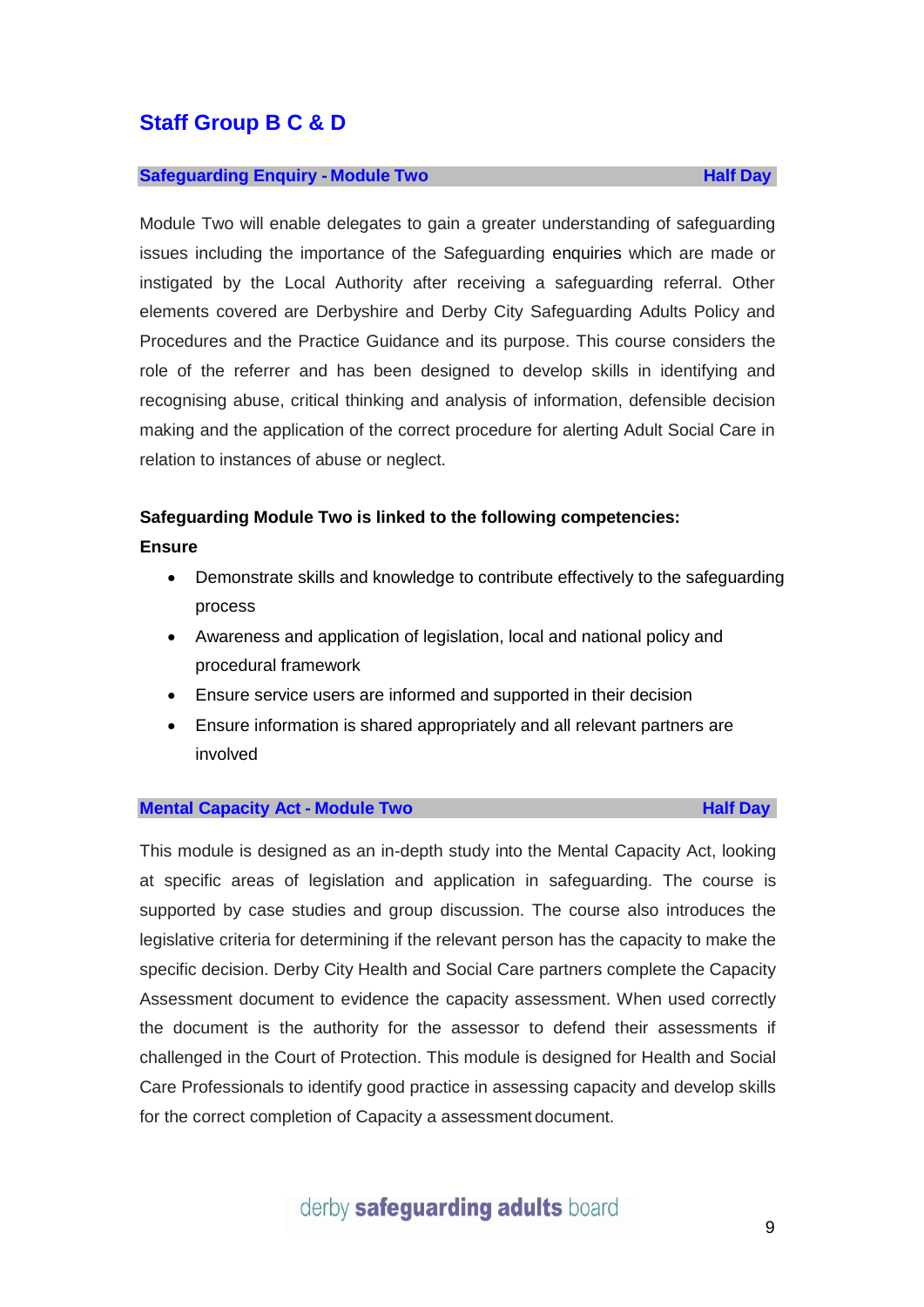### **MCA Module Two is linked to the following competencies:**

- Awareness and application of a range of local and national policy and procedural frameworks when undertaking safeguarding activity
- Ensure service users are informed and supported in their decision making around safeguarding adults concern
- Ensure information is shared appropriately and all relevant partners are involved

#### **Deprivation of Liberty - Module Two <b>Access 2008 Half** Day

This course is designed to further develop managers and supervisors' knowledge and understanding, specifically developing skills to identify restrictions which may amount to a Deprivation of Liberty and consider procedures for authorisation of a DOLS in a hospital or care home. This would begin with the managing authority completing and then submitting DOLS authorisation forms.

### **Deprivation of Liberty Module Two is linked to the following competencies:**

- Awareness and application of a range of local and national policy and procedural frameworks when undertaking safeguarding activity
- Ensure service users/carers are supported appropriately to understand issues to maximise their decision making
- Maintain accurate, completed and up to date records
- Understand when to use emergency systems to safeguard adults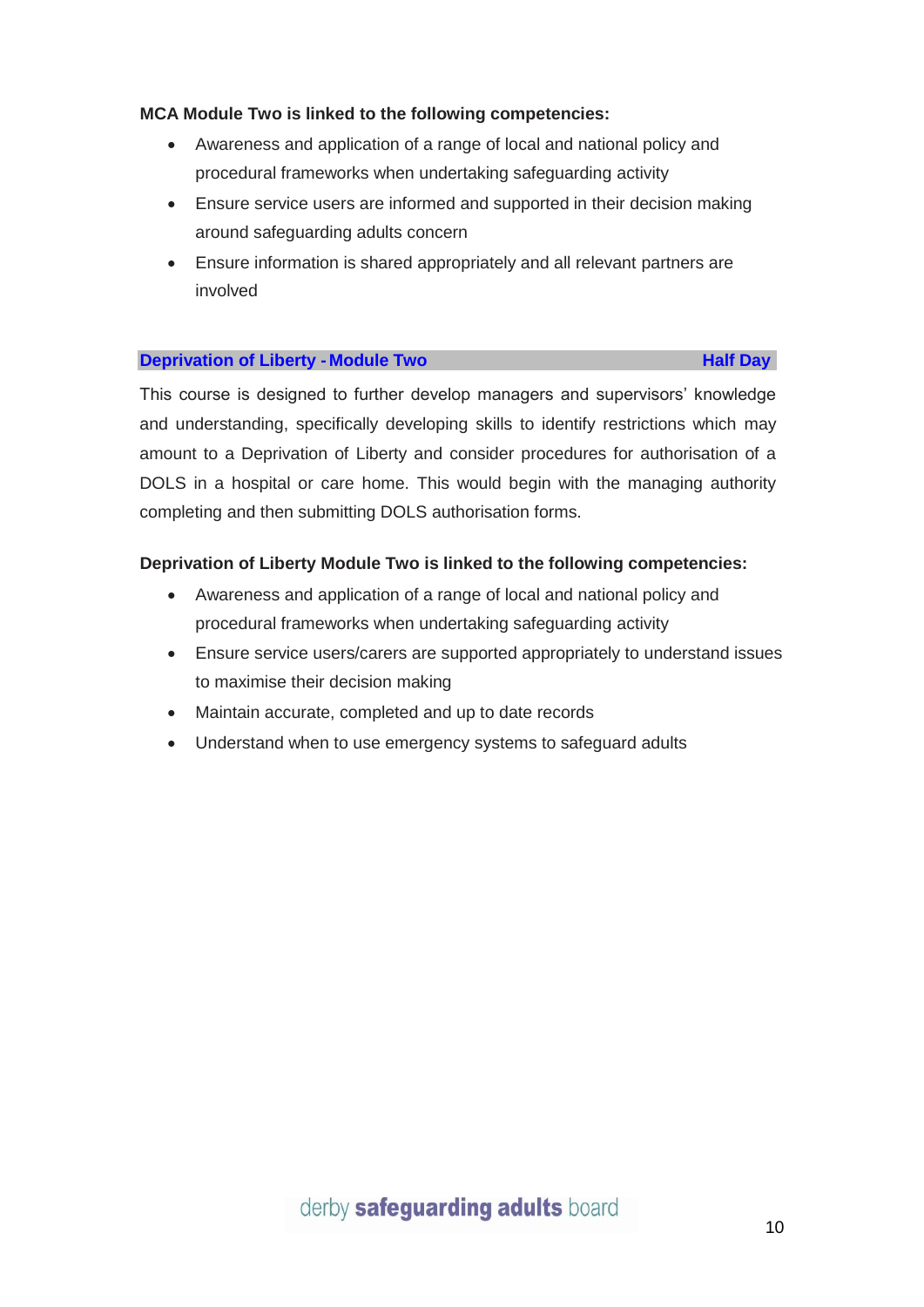b

The aim of this one day course is to raise awareness of domestic abuse and to enable staff to understand their role and responsibility in relation to adults at risk of domestic abuse.

The module also introduces delegates to:

- Derby and Derbyshire Joint MARAC and IDVA Referral Form
- MARAC Risk Assessment

**This course is appropriate for staff groups B, C and D is linked to the following competencies:**

- Demonstrate skills and knowledge to contribute effectively to the safeguarding process.
- Awareness and application of a range of local and national policy and procedural frameworks when undertaking safeguarding activity
- Understand when to use emergency systems to safeguard adults
- Ensure service users/carers are supported appropriately to understand safeguarding issues to maximize their decision making

#### **Forced Marriage of Peoplewith Learning Disabilities <b>Half** Day

This is an opportunity for delegates to improve their knowledge and understanding around the subject of forced marriage of people with learning disabilities.

# **This course is appropriate for staff groups B, C and D and is linked to the following competencies:**

- Demonstrate skills and knowledge to contribute effectively to the safeguarding process
- Awareness and application of a range of local and national policy and procedural frameworks when undertaking safeguarding activity
- Understand when to use emergency systems to safeguard adults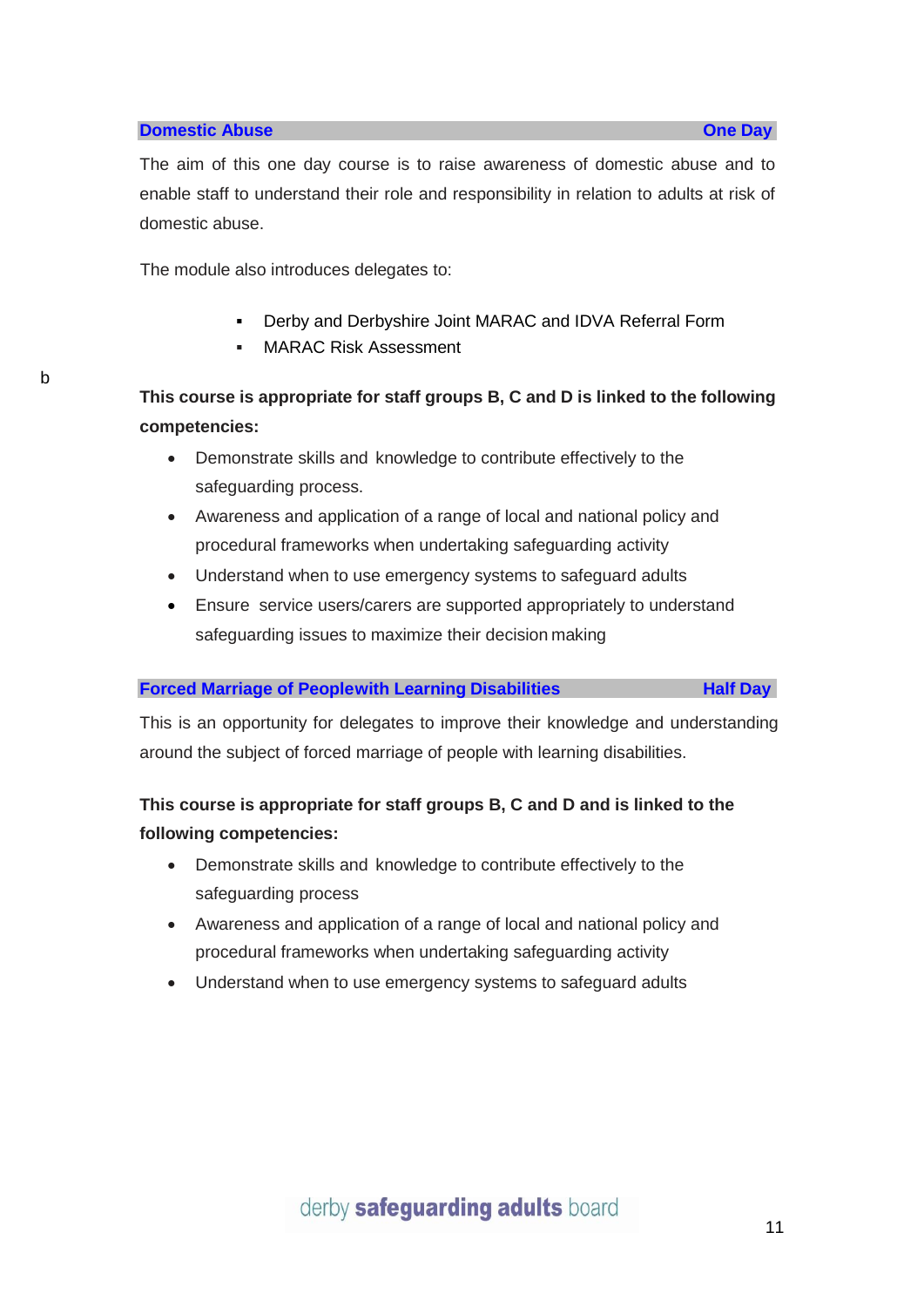#### **Human Rights Half Day**

This half day course has been designed to raise awareness of human rights and equality, with a focus on the Human Rights Act and its link to safeguarding.

# **This course is appropriate for staff groups B, C and D and is linked to the following competencies:**

- Demonstrate skills and knowledge to contribute effectively to the safeguarding process
- Awareness and application of a range of local and national policy and procedural frameworks when undertaking safeguarding activity

#### **Understanding Dignity, Equality & Respect <b>Half** Day

This half day course provides delegates with good foundation knowledge, skills and awareness of equality, dignity and respect practices when working with others. The study also explores current and recent legislation and will discuss the importance of this area of work in light of the Winterbourne View enquiry and the Francis Report.

**This course is appropriate for staff groups B, C and D and is linked to the following competencies:**

- Demonstrate skills and knowledge to contribute effectively to the safeguarding process
- Awareness and application of a range of local and national policy and procedural frameworks when undertaking safeguarding activity